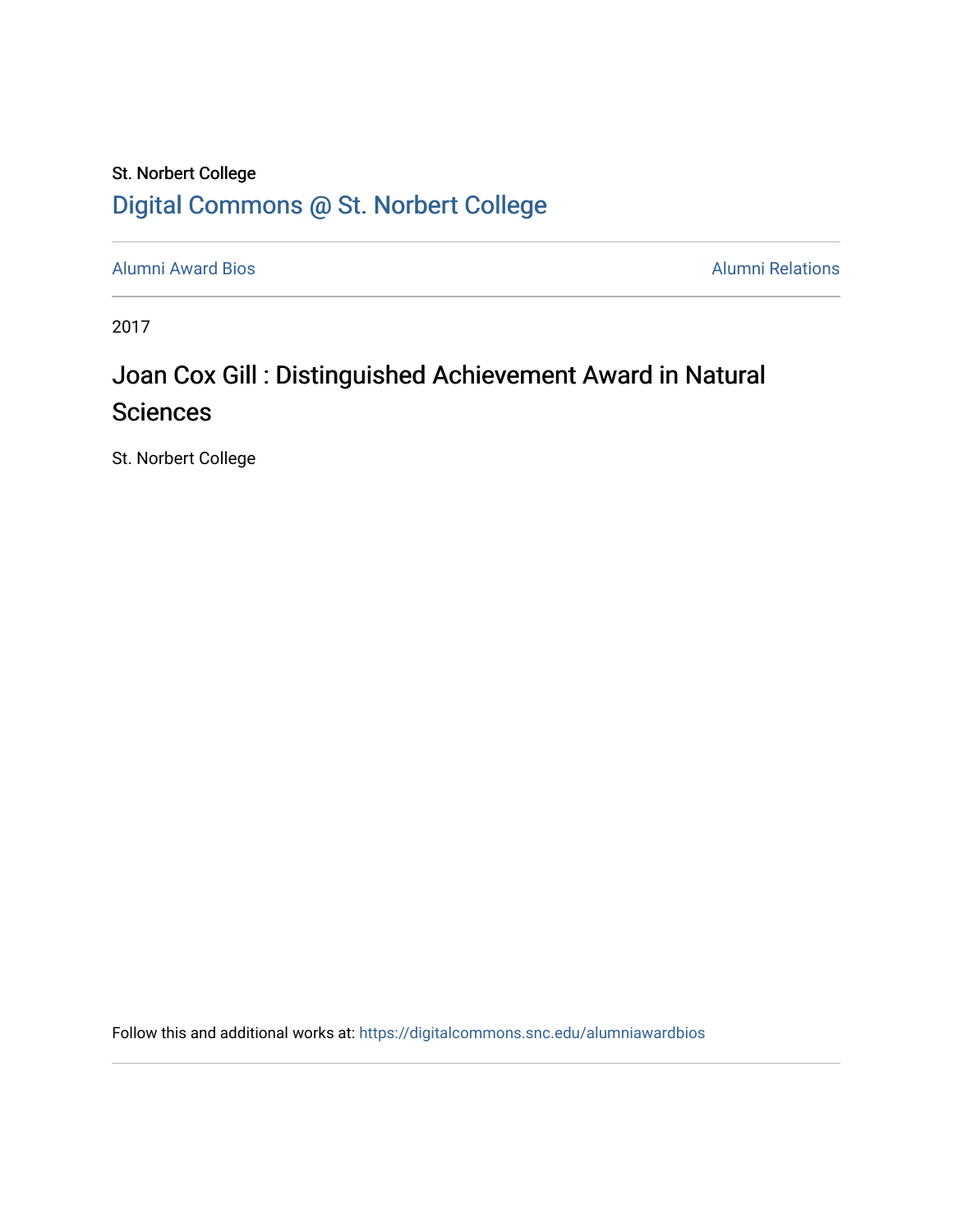



Q

[Academics](https://www.snc.edu/academics) [Admission](https://www.snc.edu/admission) [Campus Life](https://www.snc.edu/campuslife) [Living Norbertine](https://www.snc.edu/livingnorbertine) [Athletics](https://www.snc.edu/athletics) [About](https://www.snc.edu/about)

 $\geq$  [Alumni](https://www.snc.edu/alumni/)  $\geq$  [Alumni Awards](https://www.snc.edu/alumni/awards/)  $\geq$  2017 Distinguished Achievement Award in Natural Sciences A

#### [Alumni](https://www.snc.edu/alumni/index.html)

[Events & Reunions](https://www.snc.edu/alumni/event/index.html) [Behind the Arch](https://www.snc.edu/alumni/event/behindthearch/) [Benefits and Services](https://www.snc.edu/alumni/benefits.html) [Get Involved](https://www.snc.edu/alumni/getinvolved.html) [Give to SNC](http://giving.snc.edu/) [Alumni Awards](https://www.snc.edu/alumni/awards/index.html) [Past Recipients](https://www.snc.edu/alumni/awards/recipients.html) [Knight Lights](https://www.snc.edu/alumni/knightlights/index.html) [Alumni-Owned](https://www.snc.edu/alumni/directory/index.html) [Businesses Network](https://www.snc.edu/alumni/directory/index.html) [Alumni Board](https://www.snc.edu/alumni/alumniboard.html) [Student Alumni](https://www.snc.edu/alumni/saa.html) [Ambassadors](https://www.snc.edu/alumni/saa.html) [Staff](https://www.snc.edu/alumni/contactus.html)

# 2017 Distinguished Achievement Award in Natural Sciences



#### Dr. Joan Cox Gill '65

As one of the country's leading authorities on pediatric hemostasis and thrombosis, Dr. Joan Cox Gill has touched the lives of countless patients and their families dealing with hemophilia and other bleeding disorders. And as a professor of pediatrics, medicine and epidemiology, she has mentored numerous other medical professionals who are now making their own critical contributions in the research and treatment of bloodrelated disorders.

In the 41 years since she received her doctorate from the Medical College of Wisconsin, Dr. Gill has been lauded for her work both in the exam room and in the laboratory. She has been named one of the Best Doctors in America every

year since 1996.

Recently retired as director of the Children's Hospital of Wisconsin's Bleeding Disorders Center, she has held numerous other positions on medical boards and professional organizations, including the Great Lakes Hemophilia Foundation, the National Hemophilia Foundation, and the Hemostasis and Thrombosis Research Society.

Her academic career has spanned more than three decades at the Medical College of Wisconsin, during which time she has made extraordinary contributions through her research. She has hundreds of peer-reviewed publications, book chapters, journal editorials and research abstracts to her credit. Dr. Gill and her team were the first to identify the immune abnormalities in